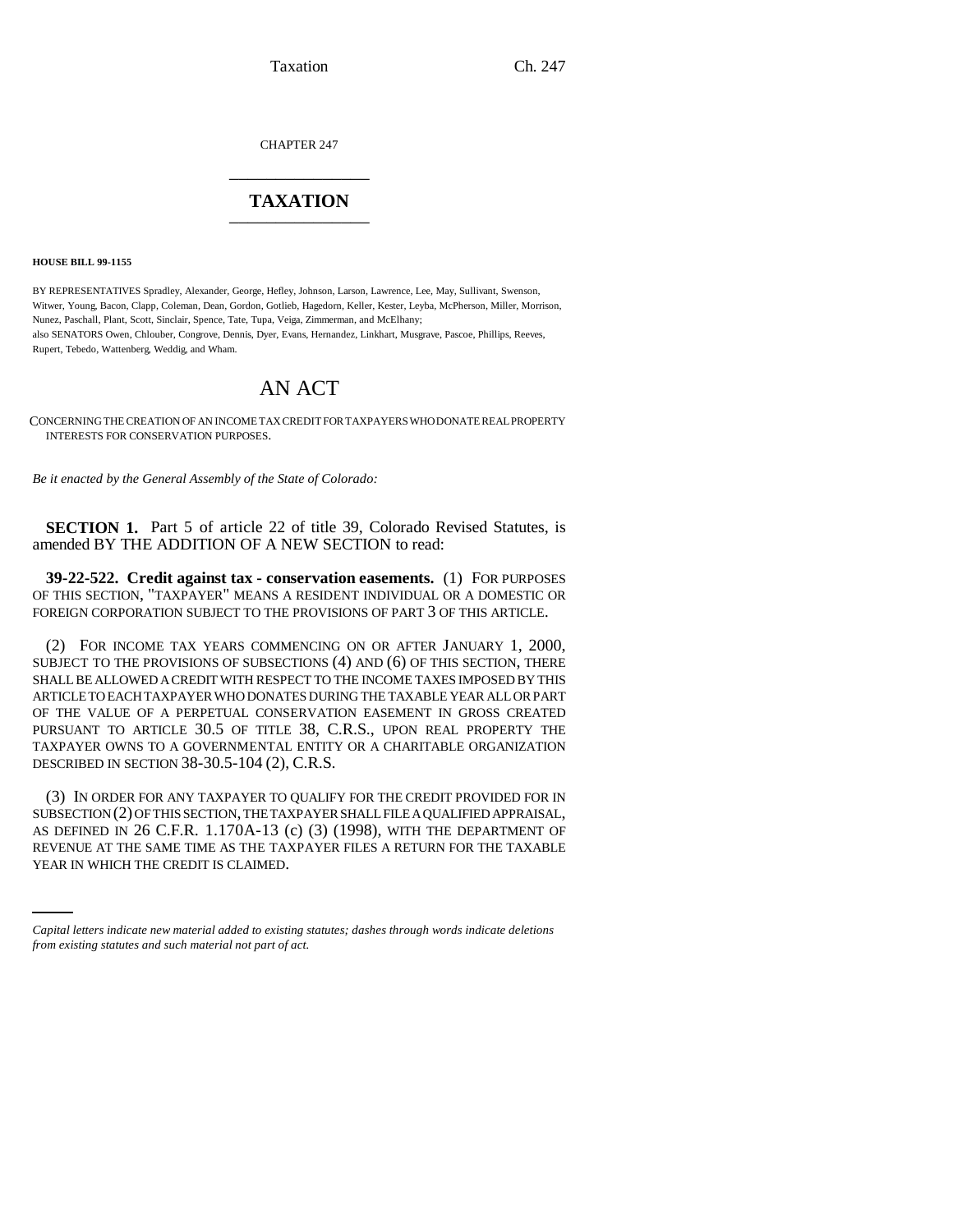## Ch. 247 Taxation

(4) FOR A CONSERVATION EASEMENT IN GROSS CREATED IN ACCORDANCE WITH ARTICLE 30.5 OF TITLE 38,C.R.S., THAT IS DONATED TO A GOVERNMENTAL ENTITY OR A CHARITABLE ORGANIZATION DESCRIBED IN SECTION 38-30.5-104 (2), C.R.S., THE CREDIT PROVIDED FOR IN SUBSECTION (2) OF THIS SECTION SHALL BE AN AMOUNT EQUAL TO THE FAIR MARKET VALUE OF THE DONATED PORTION OF SUCH CONSERVATION EASEMENT IN GROSS WHEN CREATED. THE AMOUNT OF THE CREDIT ALLOWED PURSUANT TO THIS SUBSECTION (4) SHALL NOT EXCEED ONE HUNDRED THOUSAND DOLLARS PER DONATION.

(5) IF THE TAX CREDIT PROVIDED IN THIS SECTION EXCEEDS THE AMOUNT OF INCOME TAX DUE ON THE INCOME OF THE TAXPAYER FOR THE TAXABLE YEAR, THE AMOUNT OF THE CREDIT NOT USED AS AN OFFSET AGAINST INCOME TAXES IN SAID INCOME TAX YEAR MAY BE CARRIED FORWARD AND APPLIED AGAINST THE INCOME TAX DUE IN EACH OF THE TWENTY SUCCEEDING INCOME TAX YEARS BUT SHALL BE FIRST APPLIED AGAINST THE INCOME TAX DUE FOR THE EARLIEST OF THE INCOME TAX YEARS POSSIBLE. ANY AMOUNT OF THE CREDIT THAT IS NOT USED AFTER SAID PERIOD SHALL NOT BE REFUNDABLE.

(6) A TAXPAYER MAY CLAIM ONLY ONE TAX CREDIT UNDER THIS SECTION PER INCOME TAX YEAR. A TAXPAYER WHO HAS CARRIED FORWARD PART OF THE TAX CREDIT IN ACCORDANCE WITH SUBSECTION (5) OF THIS SECTION SHALL NOT CLAIM AN ADDITIONAL TAX CREDIT UNDER THIS SECTION FOR ANY INCOME TAX YEAR IN WHICH THE TAXPAYER APPLIES THE AMOUNT CARRIED FORWARD AGAINST INCOME TAX DUE.

**SECTION 2.** 39-22-104 (3), Colorado Revised Statutes, is amended BY THE ADDITION OF A NEW PARAGRAPH to read:

**39-22-104. Income tax imposed on individuals, estates, and trusts - single rate.** (3) There shall be added to the federal taxable income:

(g) FOR THE INCOME TAX YEARS COMMENCING ON OR AFTER JANUARY 1, 2000, AN AMOUNT EQUAL TO THE CHARITABLE CONTRIBUTION DEDUCTION ALLOWED BY SECTION 170 OF THE FEDERAL "INTERNAL REVENUE CODE OF 1986", AS AMENDED, TO THE EXTENT SUCH DEDUCTION INCLUDES A CONTRIBUTION OF REAL PROPERTY TO A CHARITABLE ORGANIZATION FOR A CONSERVATION PURPOSE FOR WHICH AN INCOME TAX CREDIT IS CLAIMED PURSUANT TO SECTION 39-22-522.

**SECTION 3.** 39-22-304 (2), Colorado Revised Statutes, is amended BY THE ADDITION OF A NEW PARAGRAPH to read:

**39-22-304. Net income of corporation - repeal.** (2) There shall be added to federal taxable income:

(f) FOR THE INCOME TAX YEARS COMMENCING ON OR AFTER JANUARY 1, 2000, AN AMOUNT EQUAL TO THE CHARITABLE CONTRIBUTION DEDUCTION ALLOWED BY SECTION 170 OF THE FEDERAL "INTERNAL REVENUE CODE OF 1986", AS AMENDED, TO THE EXTENT SUCH DEDUCTION INCLUDES A CONTRIBUTION OF REAL PROPERTY TO A CHARITABLE ORGANIZATION FOR A CONSERVATION PURPOSE FOR WHICH AN INCOME TAX CREDIT IS CLAIMED PURSUANT TO SECTION 39-22-522.